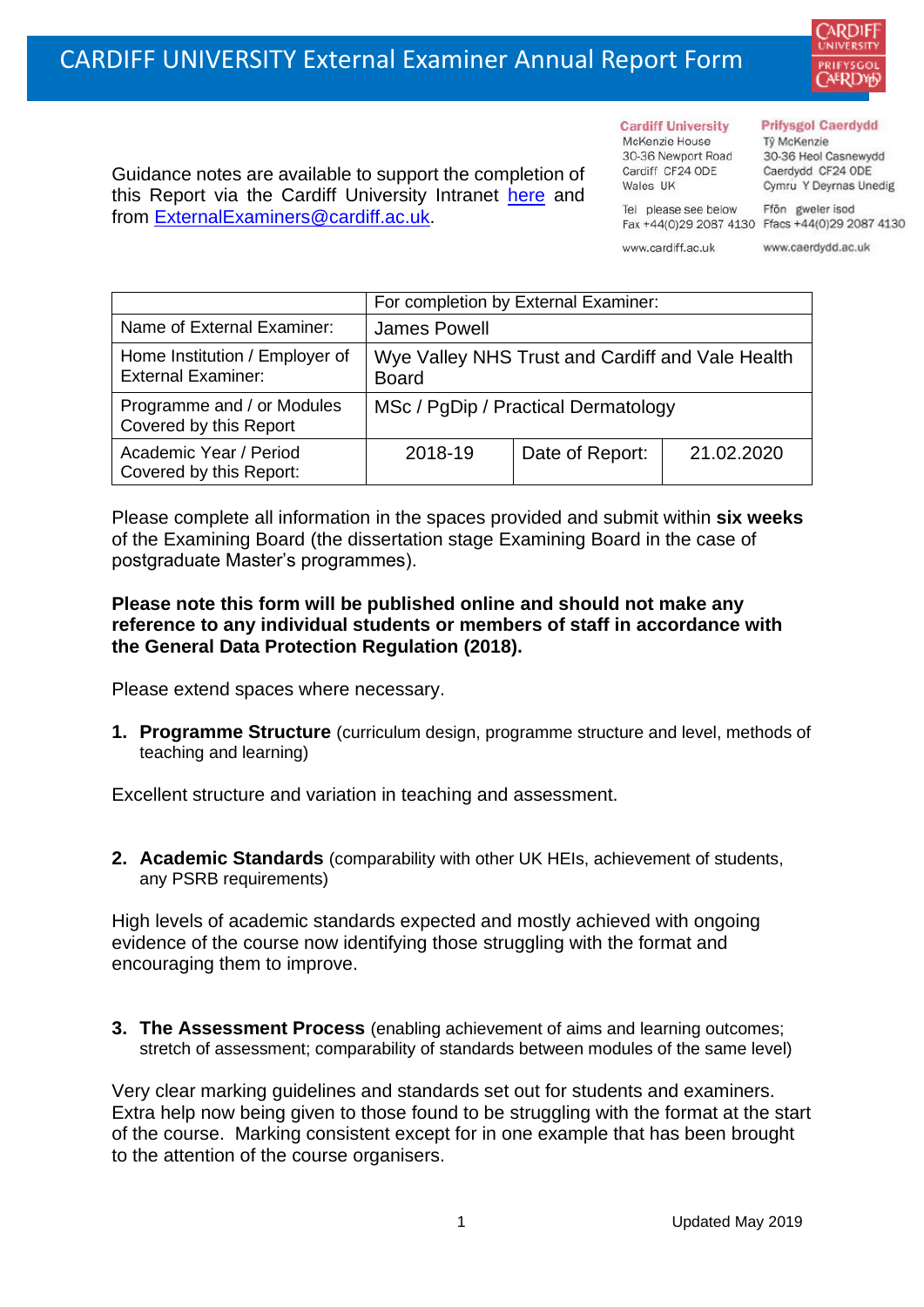4. **Examination of Master's Dissertations (if applicable)** (sample of dissertations received, appropriateness of marking schemes, standard of internal marking, classification of awards)

[*Where possible please complete this section following the dissertation examining board determining the final award*.]

## **5. Year-on-Year Comments**

[Previous External Examiner Reports are available from the Cardiff University Website [here.](https://www.cardiff.ac.uk/public-information/quality-and-standards/external-examiner-reports)]

Courses continue to build on previous experience and uphold robust standards.

**6. Preparation for the role of External Examiner (for new External Examiners only)** (appropriateness of briefing provided by the programme team and supporting information, visits to School, ability to meet with students, arrangements for accessing work to review)

Fine.

**7. Noteworthy Practice and Enhancement** (good and innovative practice in learning, teaching and assessment; opportunities for enhancement of learning opportunities)

Struggling students now being identified and their understanding of what is expected regards format and style hopefully being addresses so each students academic potential can be fully reached, without this being hampered by stylistic differences/problems.

**8. Appointment Overview (for retiring External Examiners only)** (significant changes in standards, programme/discipline developments, implementation of recommendations, further areas of work)

## **9. Annual Report Checklist**

Please include appropriate comments within Sections 1-7 above for any answer of 'No'.

|                                                 |                                                                                                                    | <b>Yes</b><br>(Y) | <b>No</b><br>(N) | N/A<br>(N/A) |
|-------------------------------------------------|--------------------------------------------------------------------------------------------------------------------|-------------------|------------------|--------------|
|                                                 | <b>Programme/Course information</b>                                                                                |                   |                  |              |
| 9.1                                             | Did you receive sufficient information about the Programme and<br>its contents, learning outcomes and assessments? | v                 |                  |              |
| 9.2                                             | Were you asked to comment on any changes to the assessment<br>of the Programme?                                    |                   | n                |              |
| Commenting on draft examination question papers |                                                                                                                    |                   |                  |              |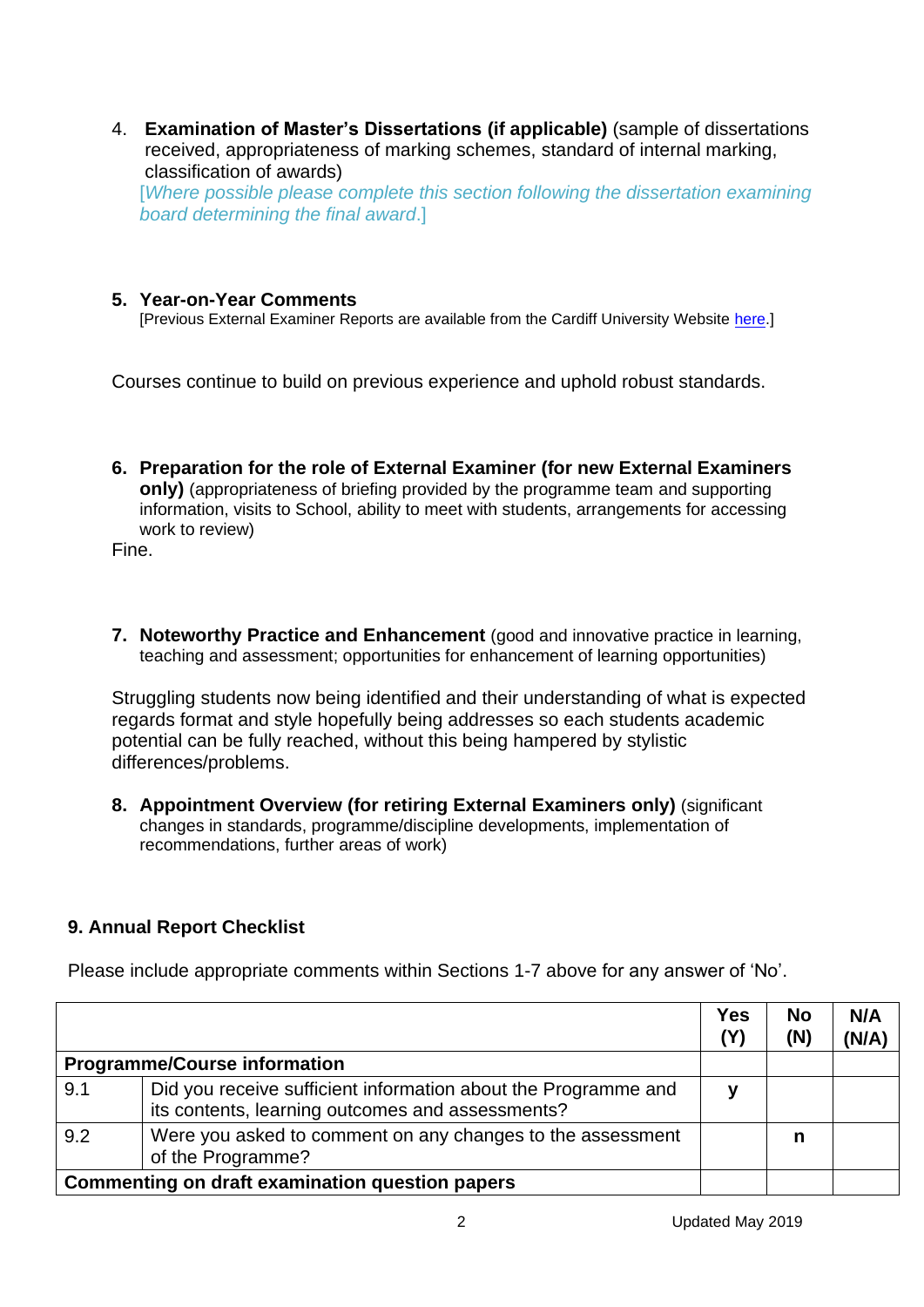| 9.3                                           | Were you asked to approve all examination papers contributing<br>to the final award?                                                                                                                                                                                                                              |   | n |   |
|-----------------------------------------------|-------------------------------------------------------------------------------------------------------------------------------------------------------------------------------------------------------------------------------------------------------------------------------------------------------------------|---|---|---|
| 9.4                                           | Were the nature, spread and level of the questions appropriate?                                                                                                                                                                                                                                                   |   |   |   |
| 9.5                                           | Were suitable arrangements made to consider your comments?                                                                                                                                                                                                                                                        |   |   |   |
| <b>Examination scripts</b>                    |                                                                                                                                                                                                                                                                                                                   |   |   |   |
| 9.6                                           | Did you receive a sufficient number of scripts to be able to assess<br>whether the internal marking and classifications were appropriate<br>and consistent?                                                                                                                                                       |   |   |   |
| 9.7                                           | Was the general standard and consistency of marking<br>appropriate?                                                                                                                                                                                                                                               |   |   |   |
| 9.8                                           | Were the scripts marked in such a way as to enable you to see<br>the reasons for the award of given marks?                                                                                                                                                                                                        |   |   |   |
| 9.9                                           | Were you satisfied with the standard and consistency of marking<br>applied by the internal examiners?                                                                                                                                                                                                             |   | n |   |
| 9.10                                          | In your judgement, did you have the opportunity to examine a<br>sufficient cross-section of candidates' work contributing to the<br>final assessment?                                                                                                                                                             | У |   |   |
|                                               | <b>Coursework and practical assessments</b>                                                                                                                                                                                                                                                                       |   |   |   |
| 9.11                                          | Was the choice of subjects for coursework and / or practical<br>assessments appropriate?                                                                                                                                                                                                                          | y |   |   |
| 9.12                                          | Were you afforded access to an appropriate sample of<br>coursework and / or practical assessments?                                                                                                                                                                                                                | У |   |   |
| 9.13                                          | Was the method and general standard of assessment<br>appropriate?                                                                                                                                                                                                                                                 | y |   |   |
| 9.14                                          | Is sufficient feedback provided to students on their assessed<br>work?                                                                                                                                                                                                                                            | y |   |   |
|                                               | <b>Clinical examinations (if applicable)</b>                                                                                                                                                                                                                                                                      |   |   |   |
| 9.15                                          | Were satisfactory arrangements made for the conduct of clinical<br>assessments?                                                                                                                                                                                                                                   | У |   |   |
| <b>Sampling of work</b>                       |                                                                                                                                                                                                                                                                                                                   |   |   |   |
| 9.16                                          | Were you afforded sufficient time to consider samples of<br>assessed work?                                                                                                                                                                                                                                        | y |   |   |
|                                               | <b>Examining board meeting</b>                                                                                                                                                                                                                                                                                    |   |   |   |
| 9.17                                          | Were you able to attend the Examining Board meeting?                                                                                                                                                                                                                                                              | У |   |   |
| 9.18                                          | Was the Examining Board conducted properly, in accordance with<br>established procedures and to your satisfaction?                                                                                                                                                                                                | y |   |   |
| 9.19                                          | Cardiff University recognises the productive contribution of<br>External Examiners to the assessment process and, in particular,<br>to the work of the Examining Board. Have you had adequate<br>opportunities to discuss the Programme and any outstanding<br>concerns with the Examining Board or its officers? | y |   |   |
| Joint examining board meeting (if applicable) |                                                                                                                                                                                                                                                                                                                   |   |   |   |
| 9.20                                          | Did you attend a Composite Examining Board, i.e. one convened<br>to consider the award of Joint Honours degrees?                                                                                                                                                                                                  |   | n |   |
| 9.21                                          | If so, were you made aware of the procedures and conventions<br>for the award of Joint Honours degrees?                                                                                                                                                                                                           |   |   | у |
| 9.22                                          | Was the Composite Examining Board conducted according to its<br>rules?                                                                                                                                                                                                                                            |   |   | у |